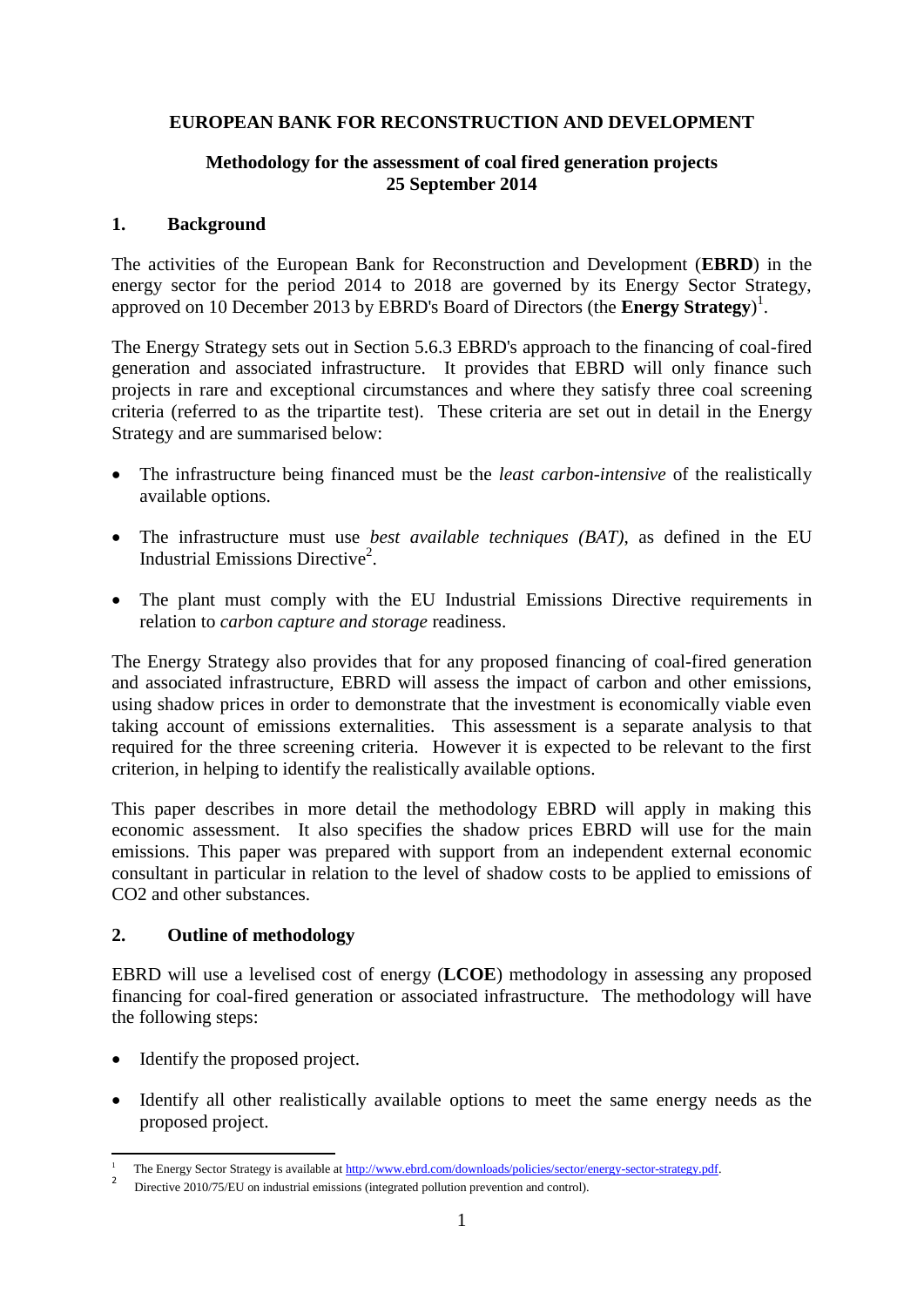- Calculate the LCOE of the proposed project and each other option with the inclusion of externalities, including a shadow price of carbon.
- Verify that the LCOE of the proposed project is lower than all other options.

To define the set of comparators for the proposed project EBRD will review the full range of feasible options, including energy efficiency measures, interconnections to other energy supply options, renewable energy, other conventional energy sources and combinations of such measures. The feasible options should be considered for a country rather than for the project site. They may include phased implementation of technologies or a combination of shallow modernisation to extend the lifetime of an asset by a few years pending the construction of other assets or interconnections. Options may also include a benchmark 'do nothing' option if applicable to the particular circumstances of the project under consideration. Feasible options should be chosen irrespective of political priorities of country's energy policy and time constraints resulting from inadequate planning processes or market signals.

In circumstances where there are so many such options that detailed analysis of each is impractical, EBRD will identify representative examples for each group of options and then refine the analysis further based on the results of the analysis of the representative example. EBRD will not screen options in or out on the basis of cost, since this is taken account of in the LCOE analysis.

Where options have different output characteristics in terms of energy security, reliability and flexibility, this will be quantitative and qualitatively taken into account in the analysis. This paper defines these three characteristics of security, reliability and flexibility as follows:

- *Security* is the level of certainty that energy can be delivered when needed, based on factors such as the diversity and reliability of trading partners – both with respect to electricity interconnections and fuel supplies.
- *Reliability* is the incremental contribution of an additional generating unit to reducing the chance that the power system will have insufficient installed capacity to meet expected peaks in demand.
- *Flexibility* is the ability of a generator to respond to changes in supply/demand conditions in the power system, which in practice can be represented by generators' start-up times, ramp rates and minimum stable load.

Within this framework EBRD will assess security aspects in a qualitative manner, since they are not typically susceptible to a quantitative analysis. EBRD will incorporate an assessment of reliability and flexibility into the LCOE analysis of each option, as described further below.

# **3. LCOE analysis**

EBRD will calculate the LCOE of the proposed project and each option as a cost per MWh, calculated as the net present value of its lifetime cost divided by the net present value of its lifetime generation. Where a project being assessed is a combined heat and power plant heat energy will be converted into MWh and aggregated with electrical energy.The main inputs into the LCOE calculation and the methodology for establishing their values are as follows: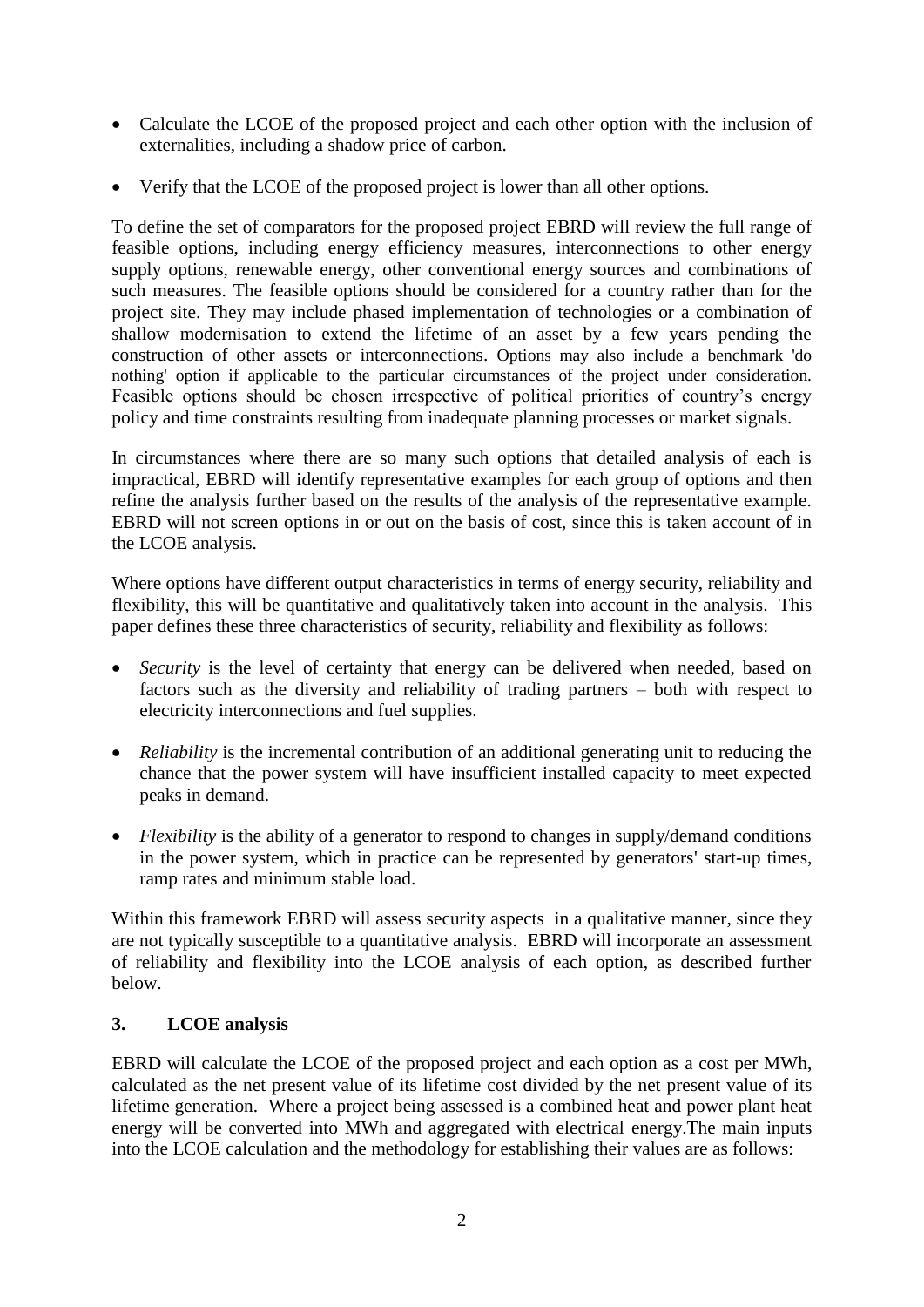- Capital cost The capital cost of each project will be actual forecast costs, in the case of any project under specific development, or otherwise benchmark international costs adapted for country-specific conditions.
- Operating costs The operating costs of each project will be actual forecast costs, in the case of any project under specific development, or otherwise benchmark international costs adapted for country-specific conditions.
- Fuel Fuel costs will be consensus international forecasts for traded fuels and estimates of opportunity cost for non-traded indigenous fuels.
- Reliability EBRD will first assess whether, in the absence of the proposed project, the energy system in question is expected to have installed capacity above a reasonable reserve margin. An option's contribution to reliability will only be valued in years during which existing capacity does not meet the long–term reserve margin.

Where a situation of projected capacity shortfall pertains, EBRD will calculate the value of reliability of a generating option in any given year as the annualised fixed costs per MW of a best new entrant peaking plant, adjusted by the availability at times of peak load of the option being considered. This reliability benefit will be deducted from the annual costs of the option being considered. Alternatively the cost implications of ensuring a sufficient level of resilience to short-term fuel supply disruptions will be internalised, for example by adding the cost of additional storage to the LCOE calculation.

- Flexibility EBRD will assess flexibility similarly to reliability. First EBRD will assess the extent to which flexibility is needed in a particular system, taking account of the share of unpredictable intermittent generation sources and the flexibility of existing capacity amongst other aspects. If this qualitative assessment indicates that there is value associated with adding flexible generation capacity to a power system, then EBRD will assess that value. Where an energy market exists with sufficient liquidity and price information, EBRD will use this information to establish the value of flexibility. Where this is not the case, as in many EBRD countries of operations, EBRD will incorporate the actual costs associated with meeting marginal flexibility demands.
- CO2 emissions The cost of greenhouse gas emissions will be set at 35 EUR/TCO2e for an emission in 2014 and in 2014 prices. To reflect the fact that marginal damage costs of additional emissions will be higher at higher concentrations of carbon dioxide in the atmosphere and marginal abatement costs increase over time, EBRD will apply a 2.0% real growth rate per year to this cost.<sup>3</sup> EBRD will also conduct

**<sup>.</sup>** <sup>3</sup> The carbon cost level and escalation factor are based on a 2014 desktop review by NERA Economic Consulting for EBRD of internationally accepted estimates of costs associated with CO2 emissions, based on both social damage and